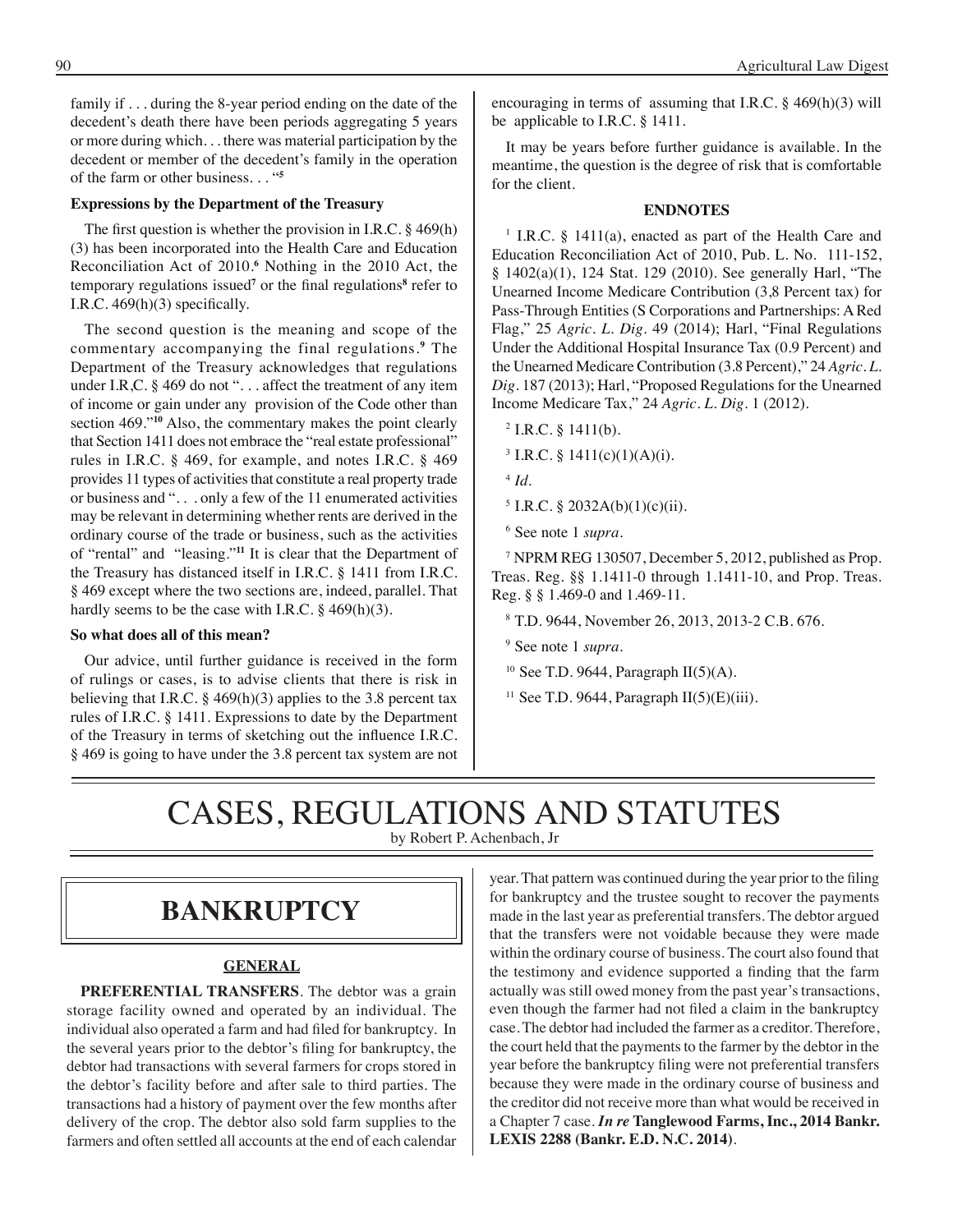#### **CHAPTER 12**

**AUTOMATIC STAY**. The debtor filed for Chapter 12 and the plan was confirmed in January 2013. The debtor and a secured creditor had entered into a stipulation approved by the court that provided: "7. The automatic stay of 11 U.S.C. §362 shall terminate on the date of the entry of the order of confirmation; 8. However, Creditor shall not take any action to enforce either the pre-confirmation obligation, the obligation due under the Plan, or the obligation due under this Stipulation, so long as Debtors are not in default under the Plan and this Stipulation." After the confirmation, the creditor sent new loan statements to the debtor that were intended for use by the creditor to account for the unsecured portion of the claim. The debtor sought damages for violation of the automatic stay from the issuance of the new loan statements. The court held that no violation of the automatic stay occurred because the automatic stay was terminated upon the confirmation of the Chapter 12 plan. The proper action was an action for contempt of court because the stipulation became a court order. In addition, the court held that the loan statements did not violate the stipulation because the loan statements were not an attempt to enforce an obligation against the debtor. *In re* **Neve, 2014 Bankr. LEXIS 2327 (Bankr. N.D. Calif. 2014)**.

**ELIGIBILITY**. The Chapter 12 debtor had farmed from 1976 to 2010 when the debtor became disabled. In 2011 and 2013, the debtor's sole income was social security payments. In 2012, the debtor had social security income plus the proceeds of a lawsuit for damages to crops in 2006, 2007 and 2008. At the time of the bankruptcy case, the debtor testified that the debtor only produced hay on the farm and gave it to family and friends. The debtor indicated that the debtor did not intend to pursue any future farming activities on the land. A creditor challenged the debtor's eligibility for Chapter 12. The court first looked at the year preceding the filing of the bankruptcy petition. In that year, 2012, the debtor had social security income of \$20,000 and proceeds from the crop damage lawsuit of \$30,000. The court held that the lawsuit proceeds were farm income; therefore, the debtor had farming income greater than 50 percent of all income. Although the crop damage occurred in prior years, the the court held that the statute requires only that the farm-related income be received in the year before the petition filing. The court applied the "totality of the circumstances" test and determined that the debtor was not currently engaged in a farming operation. The court noted that the debtor testified that the debtor did not intend to actively engage in farming for income and that the debtor was no longer subject to the inherent economic risks of farming. Thus, the court held that the debtor was not eligible for Chapter 12. The debtor sought permission to convert the case to Chapter 13. Although the court acknowledged that there was no direct authority to convert a case directly from Chapter 12 to Chapter 13, the court did find that a debtor could convert to Chapter 7 and then to Chapter 13. However, the court held that there was no reason to require the two-step conversion and authorized the debtor to file a motion to convert the case directly to Chapter 13 since it would not prejudice the creditors or debtor. *In re* **McLawchlin, 2014 Bankr. LEXIS 2455 (Bankr. S.D. Texas 2014)**.

**USE OF ESTATE PROPERTY**. The debtors, husband and wife, owned and operated a dairy farm through a limited liability

company. The debtors had purchased the dairy farm with a real estate mortgage and commercial security agreement with a bank which provided for a blanket security interest on the land, equipment, livestock, and milk and cattle sale proceeds. The debtors had suffered losses to their cows from stray electricity and sought permission to sell the damaged cows and use the proceeds to purchase new cows for the dairy. The debtors proposed providing replacement liens on the the new cows and provided for monthly payments based on the amount of milk sales as the new cows began full production. The court approved the use of the sale proceeds to purchase replacement cows because the creditor was adequately protected and the debtors had demonstrated their expertise at the dairy operation, thwarted only by the stray voltage problem which had been corrected. The appellate court affirmed. *In re* **Vander Vegt, 2014 U.S. Dist. LEXIS 71781 (N.D. Iowa 2014),** *aff'g***, 499 B.R. 631 (Bankr. N.D. Iowa 2013)**.

#### **FEDERAL TAX**

**DISCHARGE**. The debtor lived on social security income and filed for Chapter 7 in February 2013. The debtor listed federal taxes owed for 2009. The 2009 tax return was filed under an extension in October 2010. The debtor sought a discharge of the 2009 taxes, arguing that, but for the extension, the 2009 taxes would be dischargeable under Section 727. The IRS argued the letter of the law that, because the tax return was due, including the extension, to be filed within three years of the bankruptcy filing, the taxes involved were a priority claim nondischargeable in bankruptcy. The debtor agreed but asked for an equitable ruling because of the poverty of the debtor. The court responded that the Bankruptcy Code did not have a hardship exception and the court had no equitable power to avoid the clear statutory rule. Therefore, the taxes were nondischargeable. The court noted that the IRS has payment plans and even the authority to place the debt in non-collectable status. *In re* **Leslie, 2014-1 U.S. Tax Cas. (CCH) ¶ 50,297 (Bankr. N.D. Iowa 2014)**.

# **federal FARM PROGRAMS**

**CONSERVATION RESERVE PROGRAM**. The CCC and FSA have announced the continuation of the CRP Continuous signup, with revised cropping history requirements as specified in the 2014 Farm Bill. Announcement also discusses the opportunity for producers of certain CRP contracts to terminate the contract early (referred to as "early-outs"). The 2014 Farm Bill also continues, with modifications, the CRP Transition Incentives Program (TIP). The FSA also announced an opportunity for participants to extend eligible CRP contracts currently scheduled to expire on September 30, 2014, for one additional year. CRP, including TIP, will continue to be implemented under the existing regulations, except as specified in the announcement, which will be followed by amendments to the applicable regulations to implement changes required by the 2014 Farm Bill after the completion of the appropriate National Environmental Policy Act analysis. **79 Fed. Reg. 32435 (June 5, 2014)**.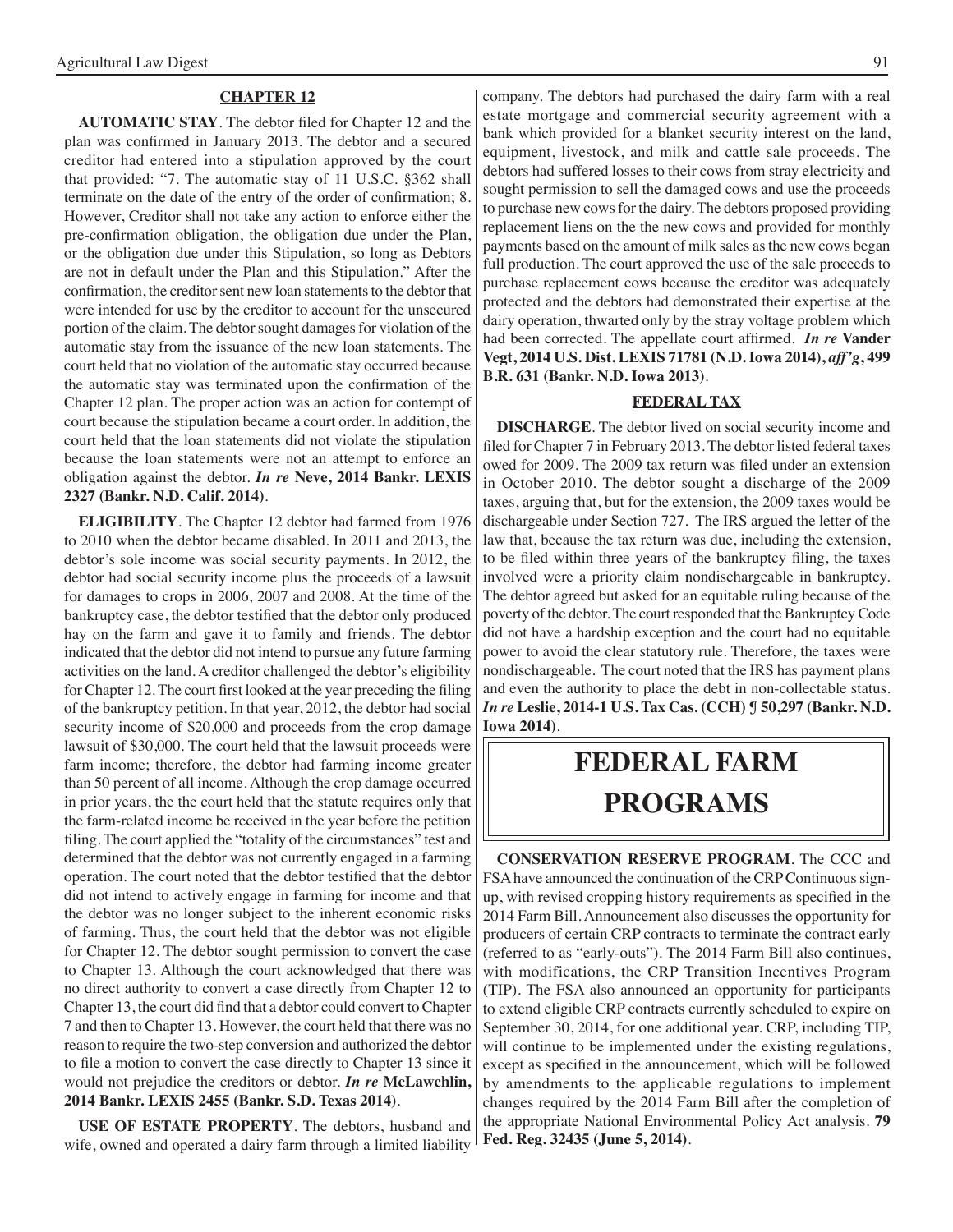**CROP INSURANCE**. The FCIC has adopted as final regulations that provide forage seed insurance. The provisions will be used in conjunction with the Common Crop Insurance Policy Basic Provisions, which contain standard terms and conditions common to most crop insurance programs. The intended effect of this action is to convert the Forage Seed pilot crop insurance program to a permanent insurance program for the 2015 and succeeding crop years. **79 Fed. Reg. 30703 (May 29, 2014)**.

# **FEDERAL ESTATE AND GIFT taxation**

**ALLOCATION OF BASIS FOR DEATHS IN 2010**. The decedent died in 2010 and the executor retained an accountant to advise on estate tax matters including the necessity to file a Form 8939, *Allocation of Increase in Basis for Property Acquired from a Decedent*. The accountant prepared the Form 8939 but failed to file the form before January 17, 2012. The estate requested an extension of time pursuant to Treas. Reg. § 301.9100-3 to file the Form 8939 to make the I.R.C. § 1022 election and to allocate basis provided by I.R.C. § 1022 to eligible property transferred as a result of the decedent's death. *Notice 2011-66, 2011-2 C.B. 184 section I.D.1*, provides that the IRS will not grant extensions of time to file a Form 8939 and will not accept a Form 8939 filed after the due date except in four limited circumstances provided in section I.D.2: "Fourth, an executor may apply for relief under § 301.9100-3 in the form of an extension of the time in which to file the Form 8939 (thus, making the Section 1022 election and the allocation of basis increase), which relief may be granted if the requirements of § 301.9100-3 are satisfied. The IRS granted an extension of time to file the election. **Ltr. Rul. 201421007, Feb. 19, 2014.**

**GENERATION SKIPPING TRANSFERS**. Prior to September 25, 1985, two identical trusts became irrevocable at the death of the settlor. The trust beneficiaries were the settlor's children and the trusts were to terminate on the expiration of a period ending 21 years after the death of the last survivor of those of settlor's children and their issue who were living at the time of the settlor's death. The trusts obtained three judicially approved amendments of the trust agreements: (1) an investment advisory committee was authorized to control the investments of the trusts, (2) authorization was provided for the trustee to change the state location of the trust, and (3) the validity, construction and effect of the provisions of the trusts shall be governed by the laws of one state, and the administration of the respective trust shall be governed and regulated according to and by the laws of another state. The IRS ruled that the amendments did not subject the trusts to GSTT because the amendments did not shift the beneficial interest to a lower generation in the trusts or to extend the time for vesting of any beneficial interest in the trusts beyond the period provided for in the original trusts. **Ltr. Rul. 201422011, Jan. 29, 2014**.

**PORTABILITY**. The decedent died, survived by a spouse, on a date after the effective date of the amendment of I.R.C. § 2010(c), which provides for portability of a "deceased spousal unused exclusion" (DSUE) amount to a surviving spouse. To obtain the benefit of portability of the decedent's DSUE amount to the spouse, the decedent's estate was required to file Form 706, *United States Estate (and Generation-Skipping Transfer) Tax Return*, on or before the date that is 9 months after the decedent's date of death or the last day of the period covered by an extension. The decedent's estate did not file a Form 706 to make the portability election. The estate discovered its failure to elect portability after the due date for making the election. The spouse, as executrix of the decedent's estate, represented that the value of the decedent's gross estate is less than the basic exclusion amount in the year of the decedent's death and that during the decedent's lifetime, the decedent made no taxable gifts. The spouse requested an extension of time pursuant to Treas. Reg. § 301.9100-3 to elect portability of the decedent's DSUE amount pursuant to I.R.C.  $\S$  2010(c)(5)(A). The IRS granted the estate an extension of time to file Form 706 with the election. **Ltr. Rul. 201421002, Jan. 14, 2014**.

**PRE-DEATH GIFTS**. The decedent had inherited stock in a family corporation from a pre-deceased spouse. The decedent made several gifts of the stock and filed Forms 709, United States Gift (and Generation-Skipping Transfer) Tax Return, in 1999 through 2008. The decedent died in 2008 and the IRS examined the gift tax returns in 2012 and issued deficiencies. The IRS also increased the value of the gifts for federal estate tax purposes and the estate argued that the assessments were void because the assessments were made more than three years after the filing of the gift tax returns. The court noted that the statute of limitations applied only if the gift tax returns provided sufficient information to the IRS to make a determination of the nature of the gifted property. The court stated that, under Treas. Reg. §  $301.6501(c) - 1(f)(2)(iv)$ , a gift reported on a Form 709 or on a statement attached to a Form 709 will be considered adequately disclosed if the taxpayer provides, among other things, a detailed description of the method used to determine the fair market value of the property transferred, including any financial data (for example, balance sheets, etc., with explanations of any adjustments) that were used in determining the value of the property. The estate sought a summary judgment on the issue that the Forms 709 adequately disclosed the nature of the gifts, but the court found that the statements with the Forms 709 did not reveal that the corporation owned another closely-held entity; therefore, the court held that there remained an issue of material fact as to whether the Forms 709 adequately revealed the nature of the gifted property. The summary judgment motion was denied. **Estate of Hicks v. Comm'r, T.C. Memo. 2014-100**.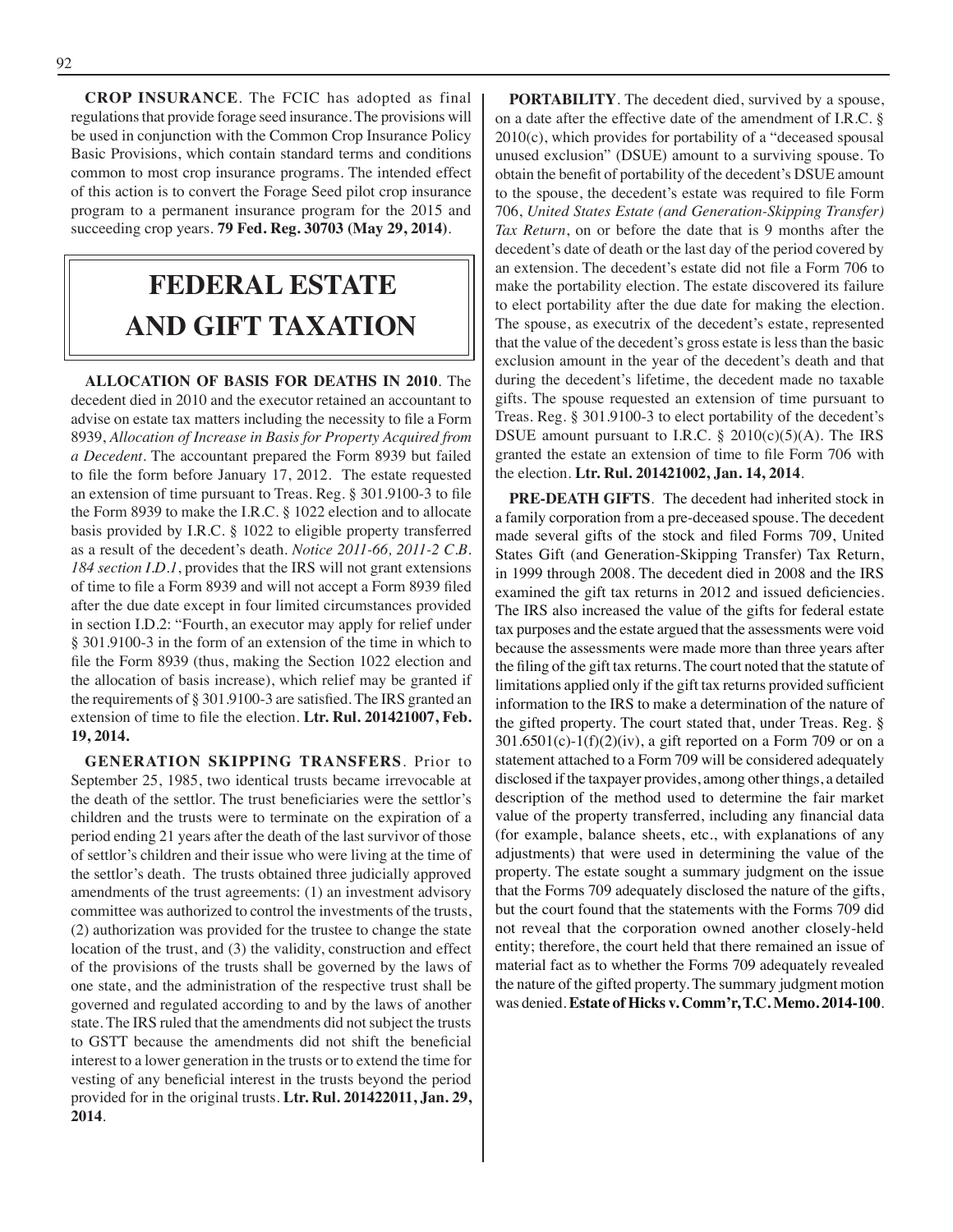## **federal income taxation**

**BUSINESS EXPENSES**. The taxpayer was a lawyer and owned the law practice as a sole proprietorship. The taxpayer filed Schedule C for the business and claimed deductions for business expenses. The taxpayer did not provide any records to substantiate the expenses except cancelled checks and credit card statements, none of which identified the business purpose of the expense. The court held that the deductions were not allowed above the amounts allowed by the IRS for lack of substantiation. **Canatella v. Comm'r, T.C. Memo. 2014-102**.

**CAPITAL GAINS**. The taxpayer purchased undeveloped property and spent eight years attempting to develop the property for resale. The taxpayer then spent two years looking for additional investors to complete the development. The taxpayer eventually sold the property to another developer who paid the taxpayer when a property unit was sold. The taxpayer claimed that the property was investment property and the gain from the sale was capital gain. The court found that the taxpayer's intent in purchasing the property was to develop the property for resale to customers because the taxpayer spent nearly 10 years of significant effort trying to develop the property so that units could be sold. Therefore, the gain from the eventual sale was not capital gain but ordinary "other income." **Allen v. United States, 2014-1 U.S. Tax Cas. (CCH) ¶ 50,300 (N.D. Calif. 2014)**.

#### **CORPORATIONS**

DISTRIBUTIONS TO SHAREHOLDERS. The taxpayer wholly-owned a trucking company which was threatened with termination because of legal troubles with the state regulatory agency. The taxpayer had built the company and controlled the operations as the essential employee managing the company. In order to remove the regulatory threat, the taxpayer decided to form a new company to be run by the taxpayer's children. The new company did not receive any assets of the original company but the new company did use some of the same employees and contracted truck drivers. The assets remaining in the original company were used to pay legal expenses. The IRS issued a deficiency based on its belief that the original company distributed the value of its goodwill as a going concern to the taxpayer. The court held that what goodwill existed in the company was owned by the taxpayer individually. The court noted that the original company had no goodwill by the time of the formation of the second company because of the regulatory threat to its business and existence. Therefore, the taxpayer did not realize any gain from the distribution of goodwill from the original company. **Bross Trucking, Inc. v. Comm'r, T.C. Memo. 2014-107**.

FOREIGN CORPORATIONS. The IRS has adopted as final regulations governing Form 5472, *Information Return of a 25% Foreign-Owned U.S. Corporation or a Foreign Corporation Engaged in a U.S. Trade or Business*. The final regulations affect certain 25-percent foreign-owned domestic corporations

and certain foreign corporations that are engaged in a trade or business in the United States that are required to file Form 5472. The IRS also announced that new proposed regulations will be issued that would remove a current provision for timely filing of Form 5472 separately from an income tax return that is untimely filed. As a result, the proposed regulations would require Form 5472 to be filed in all cases only with the filer's income tax return for the taxable year by the due date (including extensions) of that return. **79 Fed. Reg. 32644 (June 6, 2014)**.

**DEPRECIATION**. The taxpayer was the common parent of an affiliated group that joined in filing a consolidated federal income tax return on a calendar year basis. For three tax years the taxpayer did not claim the additional first year depreciation deduction for any classes of qualified property placed in service by the taxpayer during each of those taxable years. The taxpayer, however, inadvertently failed to attach the election statement not to claim the additional first year depreciation deduction for all classes of qualified property placed in service by the taxpayer, as required by Treas. Reg. § 1.168(k)-1(e)(3)(ii), to the consolidated federal income tax returns. The IRS granted a 60-day extension of time to file amended returns with the election statement. **Ltr. Rul. 201422008, Feb. 12, 2014**.

**ELECTRICITY PRODUCTION CREDIT**. The 2014 inflation-adjustment factor used in determining the availability of the credit for renewable electricity production, refined coal production, and Indian coal production under I.R.C. § 45 for qualified energy resources and refined coal is 1.5088. The inflation adjustment factor for Indian coal is 1.1587. The credit for refined coal production is \$6.590 per ton of qualified refined coal sold in 2012. The credit for Indian coal production is \$2.317 per ton of Indian coal sold in 2014. The 2014 reference price for fuel used as feedstock is \$56.88 per ton. The amount of the credit is 2.3 cents per kilowatt hour on sales of electricity produced from wind energy, closed-loop biomass, geothermal energy and solar energy, and 1.1 cents per kilowatt hour on sales of electricity produced from open-loop biomass, small irrigation power facilities, landfill gas facilities, trash combustion facilities, qualified hydropower facilities, and marine and hydrokinetic energy facilities. Because the 2014 reference price for electricity produced from wind does not exceed eight cents multiplied by the inflation adjustment factor, the phaseout of the credit does not apply to such electricity sold during calendar year 2014. Because the 2014 reference price for fuel used as feedstock for refined coal does not exceed the \$31.90 reference price of such fuel in 2002 multiplied by the inflation adjustment factor plus 1.7, the phaseout of the credit does not apply to refined coal sold during calendar year 2014. The phaseout of the credit for electricity produced from closedloop biomass, open-loop biomass, geothermal energy, solar energy, small irrigation power, municipal solid waste, qualified hydropower production, marine and hydrokinetic renewable energy does not apply to such electricity sold during calendar year 2014. The reference prices for facilities producing electricity from closed-loop biomass, open-loop biomass, geothermal energy, solar energy, small irrigation power, municipal solid waste, qualified hydropower production, marine and hydrokinetic renewable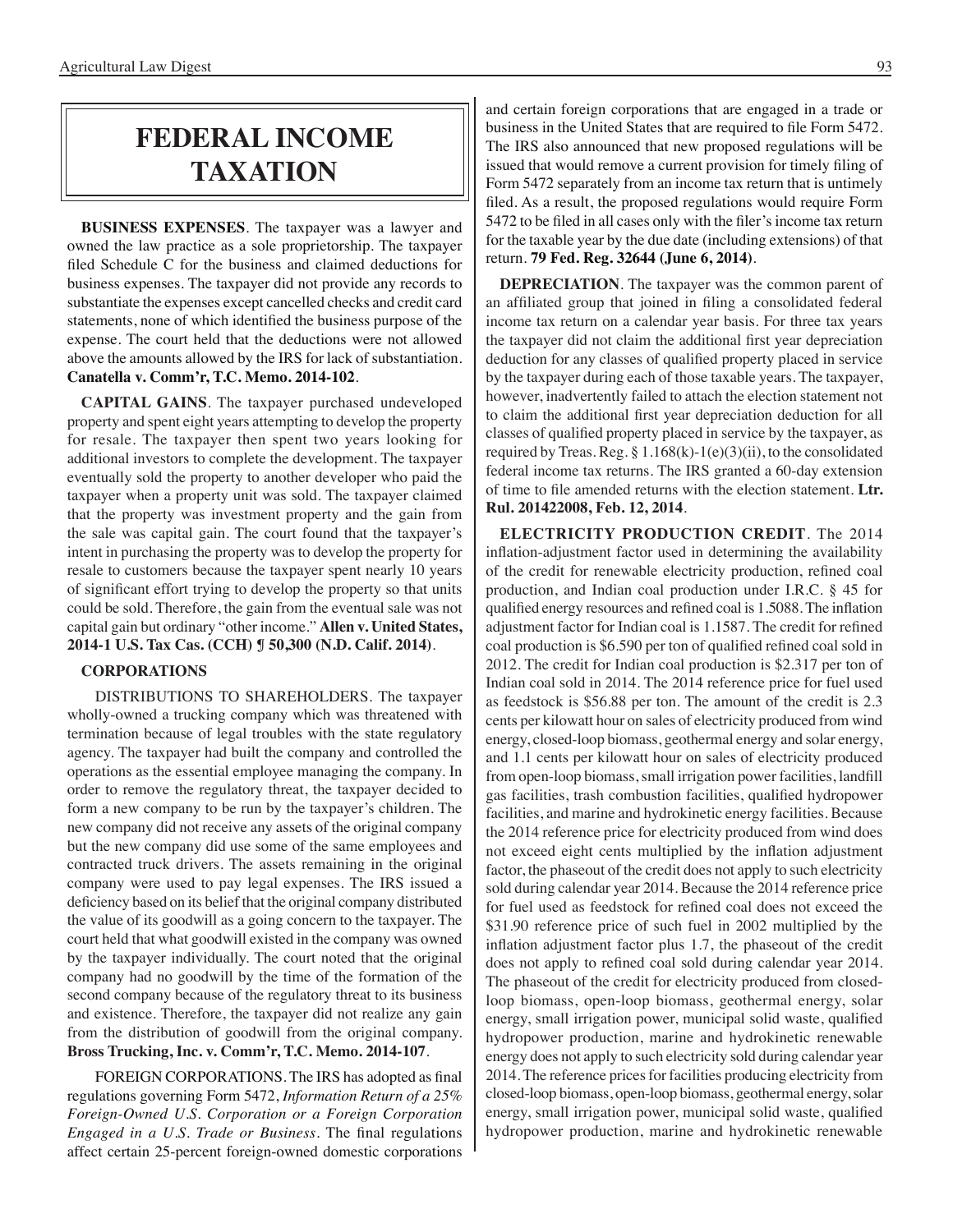energy for 2014 have not yet been determined. **Notice 2014-36, 2014-1 C.B. 1058.**

**FIRST TIME HOMEBUYER CREDIT.** The taxpayer-wife had purchased a home in 1999 and in 2002 the wife transferred title to the property to the wife's two minor children. The taxpayer-wife continued to live in the home and paid all expenses associated with the property, including expenses for electricity, trash service, homeowner's insurance, and real property taxes. In 2008, the taxpayers purchased a second home and used it as their principal residence. The prior residence was then converted to a rental property and the taxpayers reported the rent and expenses from the property on their Schedule E. The taxpayers claimed the first time homebuyer credit for the purchase of the second residence, which was denied by the IRS. The court held that, although title to the first home was transferred to the children, the taxpayer-wife had retained the benefits and burdens of ownership of the first residence after transfer of title to the children; therefore, the wife had a present ownership in a residence at the time of the purchase of the second residence and was ineligible for the first time homebuyer credit for the second home purchase. **Douglas v. Comm'r, T.C. Memo. 2014-104**.

**INCOME OF MINISTERS.** The defendant was the head minister and organizer of a church with 50 active junior ministers. The junior ministers took a vow of poverty and assigned all their income, earned from employment outside the church, to the church. The junior ministers also assigned title to their homes and other property to the church. The church held accounts for each minister and paid for the ministers' personal needs, including mortgages on the homes, from the ministers' accounts. Each minister also had the ability to withdraw up to 90 percent of all funds in the accounts. The IRS sought an injunction against the defendant for promoting an abusive tax shelter, which the trial court granted. On appeal the appellate court affirmed, holding that the junior ministers were not agents of the church and their income was not earned as an agent and on behalf of the church. **United States v. Hartshorn, 2014-1 U.S. Tax Cas. (CCH) ¶ 50,305 (10th Cir. 2014),** *aff'g***, 2012-1 U.S. Tax Cas. ¶ 50,241 (D. Utah 2012)**.

**IRA**. The taxpayer owned an IRA through a brokerage account. The taxpayer wanted to purchase some real estate and keep the property in the IRA. The brokerage firm had indicated that it would not provide for the account to own real property; however, the taxpayer went ahead with the transaction by withdrawing the funds from the IRA and purchasing the property in the name of the IRA account. When the real estate was sold a few years later, the proceeds were placed into the IRA as a rollover distribution. The IRS filed a deficiency based on an early withdrawal without a rollover within 60 days. Although the court acknowledged that IRAs are allowed to own real estate, the court held that, because the brokerage company did not allow its IRA accounts to hold real property, the taxpayer's attempt to do so failed to place the real estate in the IRA. **Dabney v. Comm'r, T.C. Memo. 2014-108**.

**QUARTERLY INTEREST RATE**. The IRS has announced that, for the period July 1, 2014 through September 30, 2014, the interest rate paid on tax overpayments remains at 3 percent (2 percent in the case of a corporation) and for underpayments remains at 3 percent. The interest rate for underpayments by large corporations remains at 5 percent. The overpayment rate for the portion of a corporate overpayment exceeding \$10,000 remains at 0.5 percent. **Rev. Rul. 2014-14, I.R.B. 2014-27.**

#### **S CORPORATIONS**

LOSSES FROM DISTRIBUTIONS. A corporation was originally formed as a C corporation but changed to an S corporation. The corporation redeemed real estate to a partnership at a time when the fair market value was less than the adjusted tax basis. In a Chief Counsel Advice letter, the IRS noted that the resulting loss was considered an I.R.C. § 311(a) loss and was not recognized because it was a distribution which was not part of a liquidation. The issue was whether the S corporation could reduce the shareholder's basis and accumulated adjustments account by the amount of the loss. The IRS ruled that the disallowed I.R.C. § 311(a) losses are treated as non-deductible, non-capital expenses pursuant to I.R.C. § 1367(a)(2)(D). Thus, a I.R.C. § 311(a) loss reduces the shareholders' bases in S corporation stock, and the S corporation must reduce its accumulated adjustments account. The rule for C corporations applied also to S corporations unless inconsistent. **CCA 201421015, Feb. 14, 2014**.

**SOCIAL SECURITY TAX**. The taxpayer was a retired airline pilot and had paid FICA taxes on the value of the retirement benefits when the taxpayer retired. After the taxpayer had retired, the airline declared bankruptcy and most of the taxpayer's retirement benefits were lost. The taxpayer sought a refund of the FICA taxes based on the reduction in value of the retirement benefits after the bankruptcy. The court held that the retirement benefits were properly valued and taxed at the time of retirement and that no discount for the risk of losing the benefits was required by I.R.C. § 3121 and regulations. No authority for refund of FICA taxes under the "Special Timing Rule" with benefits taxed although deferred. **Balestra v. United States, 2014-1 U.S. Tax Cas. (CCH) ¶ 50,303 (Fed. Cls. 2014)**.

**TAX SHELTERS**. The taxpayer operated two cattle and horse ranches owned by by a limited partnership. The taxpayer held a super-majority interest in the partnership through a whollyowned S corporation. The IRS argued that the use of the S corporation to own the interest in the ranch partnership made the partnership a tax shelter, required to use accrual reporting, even though the taxpayer actively participated in the operation of the partnership business for over five years and the participation was attributed to the ownership interest. The IRS argued that the active participation exception applied only where the individual taxpayer owned the interest in the limited partnership in the individual's name and not through a pass-through entity. The court rejected this requirement as not specifically required in the statute which merely mentions "any interest" in the partnership. The court noted that the use of the S corporation did not change the taxation of the taxpayer's income from the operation in that the income passed through the S corporation to the taxpayer. Thus, the court held that the partnership was not a tax shelter required by I.R.C. § 464 to use the accrual method of reporting income. The decision is designated as not for publication. **Burnett Ranches, Ltd. v. United States, 2014-1 U.S. Tax Cas. (CCH) ¶ 50,295 (5th Cir. 2014)**.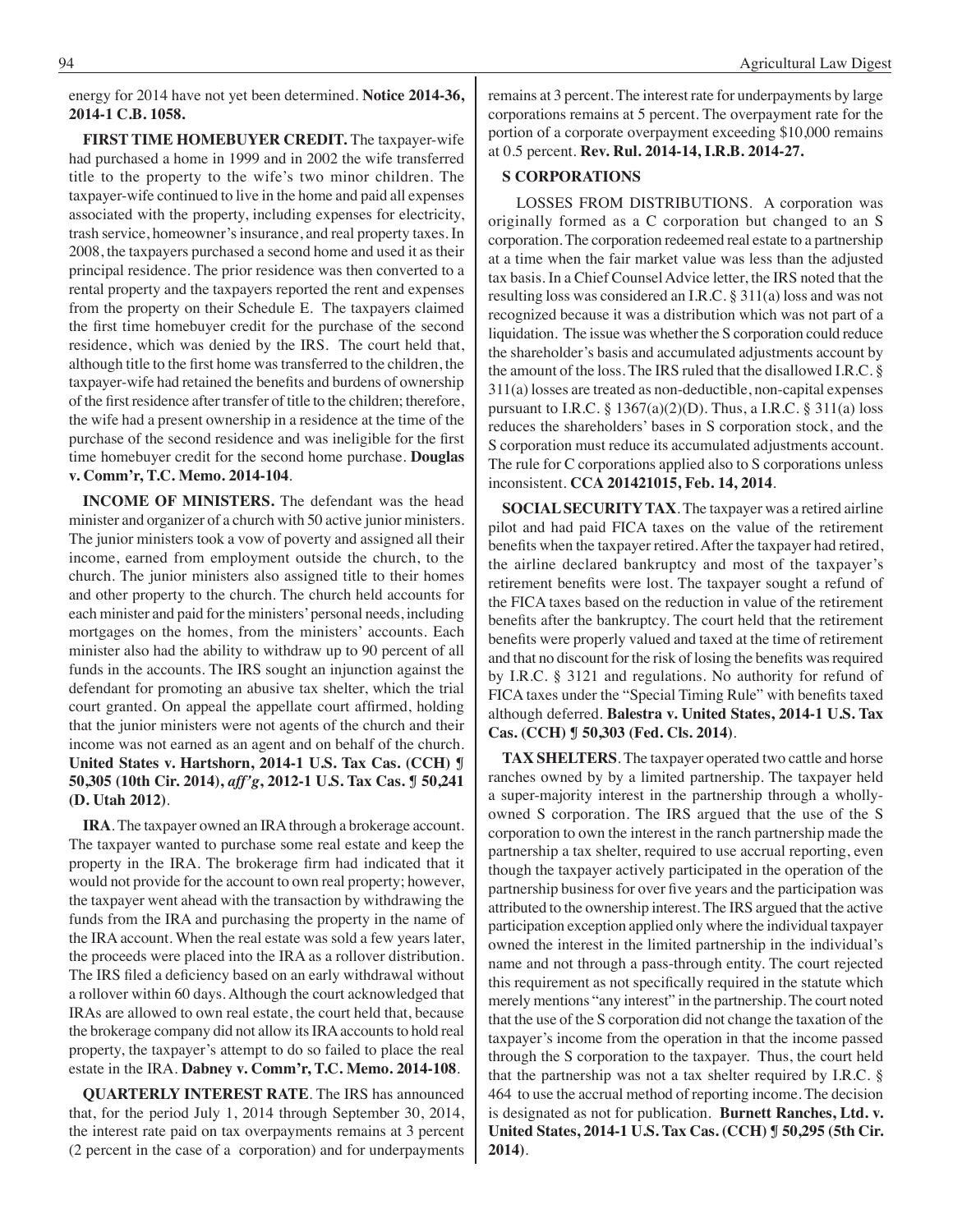### **property**

**EASEMENT**. The parents of one of the plaintiffs, husband and wife, had transferred a portion of the parents' land to the plaintiffs. Because the property was land-locked, the parents granted an easement over a portion of their land of an existing gravel road. Where the easement road joined with the public road, a cattle guard had been constructed in the middle of the easement road. After the easement was conveyed, a wooden fence was erected at the entrance to the easement road and painted the same color as the plaintiffs' house. As issue of fact at the trial level was whether the parents or the plaintiffs constructed the fence. The trial court found that the parents constructed the fence with some participation by the plaintiffs. Five years later, the parents of one of the defendants, husband and wife, deeded a portion of their land to the defendants. That land included the easement road. Several years later, the defendants replaced the wooden fence because it would no longer hold their cattle. The plaintiff wanted the fence reconstructed as it was originally, but when the defendants refused to allow reconstruction of the fence, the plaintiffs sued for its removal based on their ownership of the fence through easement by estoppel. On appeal the appellate court noted that the original deed granted an easement only for egress and ingress and that "no fences, buildings, or other improvements shall be placed in, on or upon said easement..." Thus, the original easement grant did not include any personal property such as the fence or cattle guard. The appellate court also ruled that the trial court's finding that the parents constructed the fence was supported by sufficient evidence since both parties had indicated at least some role of the parents in the fence construction. Thus, the appellate court upheld the trial court's dismissal of the action because the plaintiffs failed to present sufficient evidence that the parents or the defendants ever treated the fence and cattle guard as property included in the easement. **Gaylor v. Stiver, 2014 Tex. App. LEXIS 4763 (Tex. Ct. App. 2014)**.

### **State regulation of agriculture**

**AGRICULTURAL USE**. The taxpayers owned and operated a business in which they bred, raised, and trained Friesian horses. The business also hosted camps and demonstrations and provided riding lessons, cottage rentals, and horse-drawn carriage rides. The farm was enrolled in the Agricultural and Managed Forest Land Use Value Program (Current Use Program) for property tax purposes. The state refused to enroll the buildings in the Current Use Program because the taxpayers received more than half of their income from nonfarming activities. The state acknowledged that the horse breeding and sale activities were farming activities but argued that the other activities did not constitute farming; therefore, the buildings related to those activities were not eligible for the Current Use Program. The court first looked to the statute, 32 V.S.A. § 3752, and noted that the statute did not include the taxpayers' activities, except for raising of livestock, in the definition of farming. The court also looked at federal bankruptcy cases which held that activities such as or similar to riding lessons and horse-drawn carriage rides were not farming activities. Thus, the court held that the taxpayers' income from riding lessons, cottage rentals, and horse-drawn carriage rides was not farming income and the buildings related to those activities were not eligible for the Current Use Program. **Labrie v. Vermont Department of Taxes, 2014 Vt. Super. LEXIS 38 (Vt. Super. 2014)**.

### **FARM ESTATE AND BUSINESS PLANNING by Neil E. Harl**

### **NEW 18th Edition Available**

The Agricultural Law Press is honored to publish the revised 18th Edition of Dr. Neil E. Harl's excellent guide for farmers and ranchers who want to make the most of the state and federal income and estate tax laws to assure the least expensive and most efficient transfer of their estates to their children and heirs. The 18th Edition includes all new income and estate tax developments from the 2012 tax legislation and Affordable Care Act.

We also offer a PDF version for computer and tablet use for \$25.00.

Print and digital copies can be ordered directly from the Press by sending a check for \$35 (print version) or \$25 (PDF version) to Agricultural Law Press, 127 Young Rd., Kelso, WA 98626. Please include your e-mail address if ordering the PDF version and the digital file will be e-mailed to you.

Credit card purchases can be made online at www.agrilawpress. com or by calling Robert at 360-200-5666 in Kelso, WA.

For more information, contact robert@agrilawpress.com.

### **Agricultural tax seminars**

#### **by Neil E. Harl**

On the back cover, we list the agricultural tax seminars coming up in the summer of 2014. Here are the cities and dates for the seminars later this summer and fall 2014:

 **August 25-26, 2014** - Quality Inn, Ames, IA  **August 27-28, 2014** - Holiday Inn, Council Bluffs, IA  **September 4-5, 2014** - Honey Creek Resort, Moravia, IA  **September 15-16, 2014** - Courtyard Hotel, Moorhead, MN  **September 18-19, 2014** - Ramkota Hotel, Sioux Falls, SD  **October 2-3, 2014,** Holiday Inn, Rock Island, IL  **October 6-7, 2014** -Best Western Hotel, Clear Lake, IA  **October 13-14, 2014 -** Ramada Hotel, Hutchinson, KS  **November 24-25, 2014** - Adam's State Univ., Alamosa, CO

Each seminar will be structured the same as the seminars listed on the back cover of this issue. More information will be posted on www.agrilawpress.com and in future issues of the *Digest*.